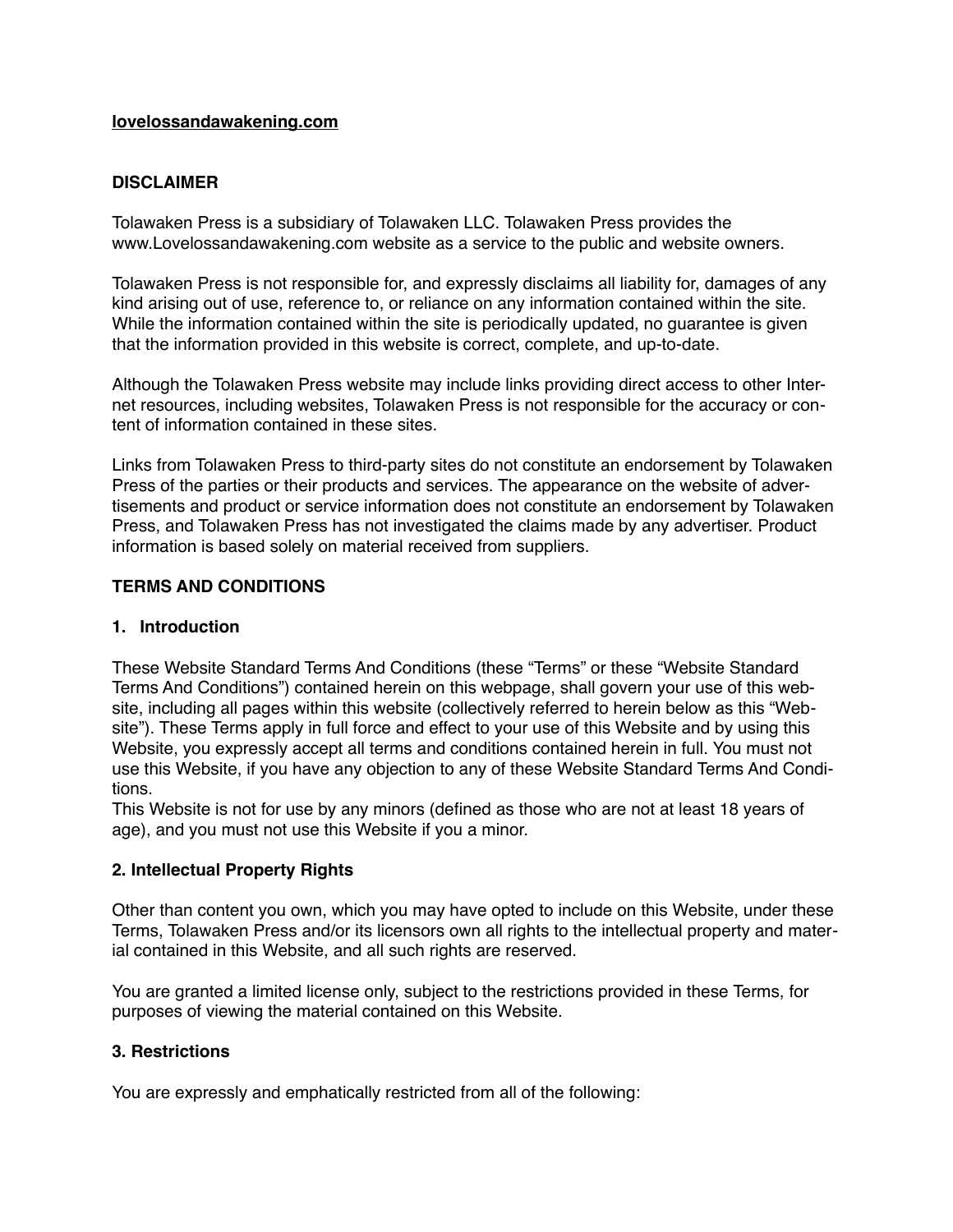publishing any Website material in any media;

selling, sub-licensing and/or otherwise commercializing any Website material;

publicly performing and/or showing any Website material;

using this Website in any way that is, or may be, damaging to this Website;

using this Website in any way that impacts user access to this Website;

using this Website contrary to applicable laws and regulations, or in a way that causes, or may cause, harm to the Website, or to any person or business entity;

engaging in any data mining, data harvesting, data extracting or any other similar activity in relation to this Website, or while using this Website;

using this Website to engage in any advertising or marketing;

Certain areas of this Website are restricted from access by you and Tolawaken Press may further restrict access by you to any areas of this Website, at any time, in its sole and absolute discretion. Any user ID and password you may have for this Website are confidential and you must maintain confidentiality of such information.

# **4. Your Content**

In these Website Terms And Conditions, "Your Content" shall mean any audio, video, text, images or other material you choose to display on this Website. With respect to Your Content, by displaying it, you grant Tolawaken Press a non-exclusive, worldwide, irrevocable, royalty-free, sub-licensable license to use, reproduce, adapt, publish, translate and distribute it in any and all media.

Your Content must be your own and must not be infringing on any third party's rights. Tolawaken Press reserves the right to remove any of Your Content from this Website at any time, and for any reason, without notice.

# **5. No warranties**

This Website is provided "as is," with all faults, and Tolawaken Press makes no express or implied representations or warranties, of any kind related to this Website or the materials contained on this Website. Additionally, nothing contained on this Website shall be construed as providing consult or advice to you.

# **6. Limitation of liability**

In no event shall Tolawaken Press, nor any of its officers, directors and employees, be liable to you for anything arising out of or in any way connected with your use of this Website, whether such liability is under contract, tort or otherwise, and Tolawaken Press, including its officers, directors and employees shall not be liable for any indirect, consequential or special liability arising out of or in any way related to your use of this Website.

# **7. Indemnification**

You hereby indemnify to the fullest extent Tolawaken Press from and against any and all liabilities, costs, demands, causes of action, damages and expenses (including reasonable attorney's fees) arising out of or in any way related to your breach of any of the provisions of these Terms.